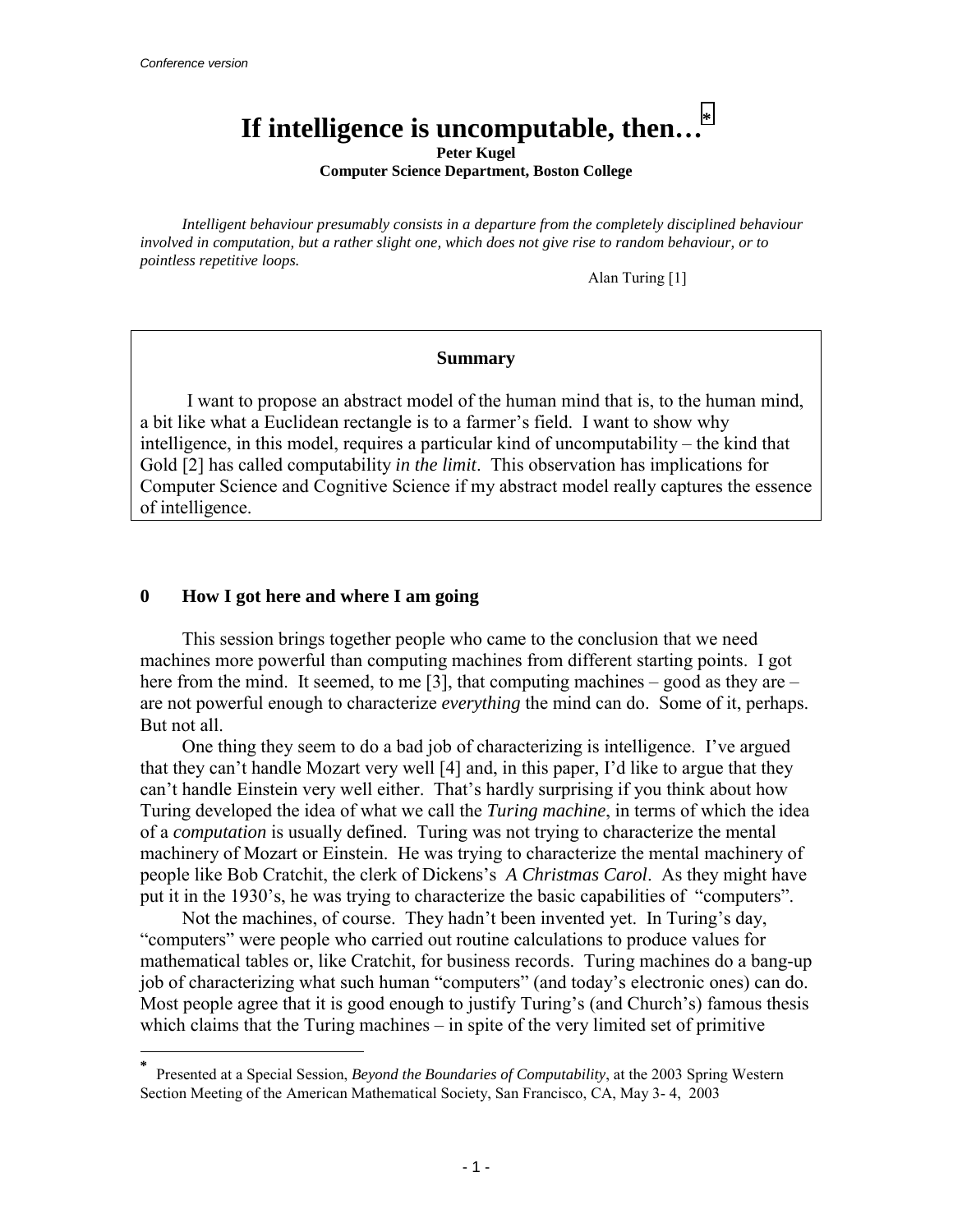operations they can perform  $-\text{ can do anything a "computer" can do as long as it (or he or)$ she) sticks to computing.

That's fine. But what about the capabilities of people who seem to do more than compute? How about the people who dream up the instructions that the human "computers" of Turing's day (and the electronic ones of ours) carry out? Can the Turing machine characterize what they do? I want to try to argue that they can't.

Let me sum up what I am going to say in the abstruse shorthand of mathematics, for those who understand that sort of thing, before I say it in what I hope is a more intuitive way. (If you don't understand this shorthand, you can skip the next paragraph.)

Computers  $-$  both human and electronic  $-$  can be thought of as evaluating the *totally computable* functions – functions that are in  $\Sigma_0$  of the Kleene hierarchy [5]. Mathematicians, who prove theorems in formal systems, can be thought of as evaluating functions in  $\Sigma_1$  of the same hierarchy – the *partially computable* functions. Turing machines can evaluate both kinds. Gold [2] suggested that the capabilities of people who derive general theories from specific examples might be better characterized by the ability to evaluate functions in  $\Sigma_2$ , a higher level of Kleene's hierarchy that includes functions less computable (or more uncomputable) than any in  $\Sigma_1$ . These functions can be said to be *computable in the limit*. I have argued [6,7] that intelligence requires the ability to evaluate functions that are computable in the limit, but not computable  $$ functions that are, in other words, beyond the classical boundaries of computability. And I want to explain why I believe that machines limited to classical computing are, in a sense that I will make relatively precise, "stupid".

I want to frame my argument in terms of an abstract model of the human mind that is, to the real human mind, roughly what a Euclidean rectangle is to a farmer's field. As Euclidean rectangles ignore the wheat, the weeds and the worms of real fields, so my model of the human mind ignores most of the messy features of the real mind in an attempt to characterize its underlying structure. Within that model, something that looks an awful lot like intelligence is quite easily seen to require more than computing.

But it is also easily seen not to require any new machinery. All it requires is that we use the machinery of the computing differently. And that's convenient for those of us who would like hypercomputers<sup>\*</sup> (or machines more powerful than computing machines) to work with because it eliminates the "building problem". That's the good news. The bad news is that it raises a "using problem". Unlike most of the other designs for hypercomputers proposed at this meeting, it's easy to *build* the kind of hypercomputer that I claim intelligence requires, because it's already been built. But it's not so easy to figure out how to *use* it effectively.

 $\check{\ }$  The term "hypercomputers" was suggested by Copeland and Proudfoot [8].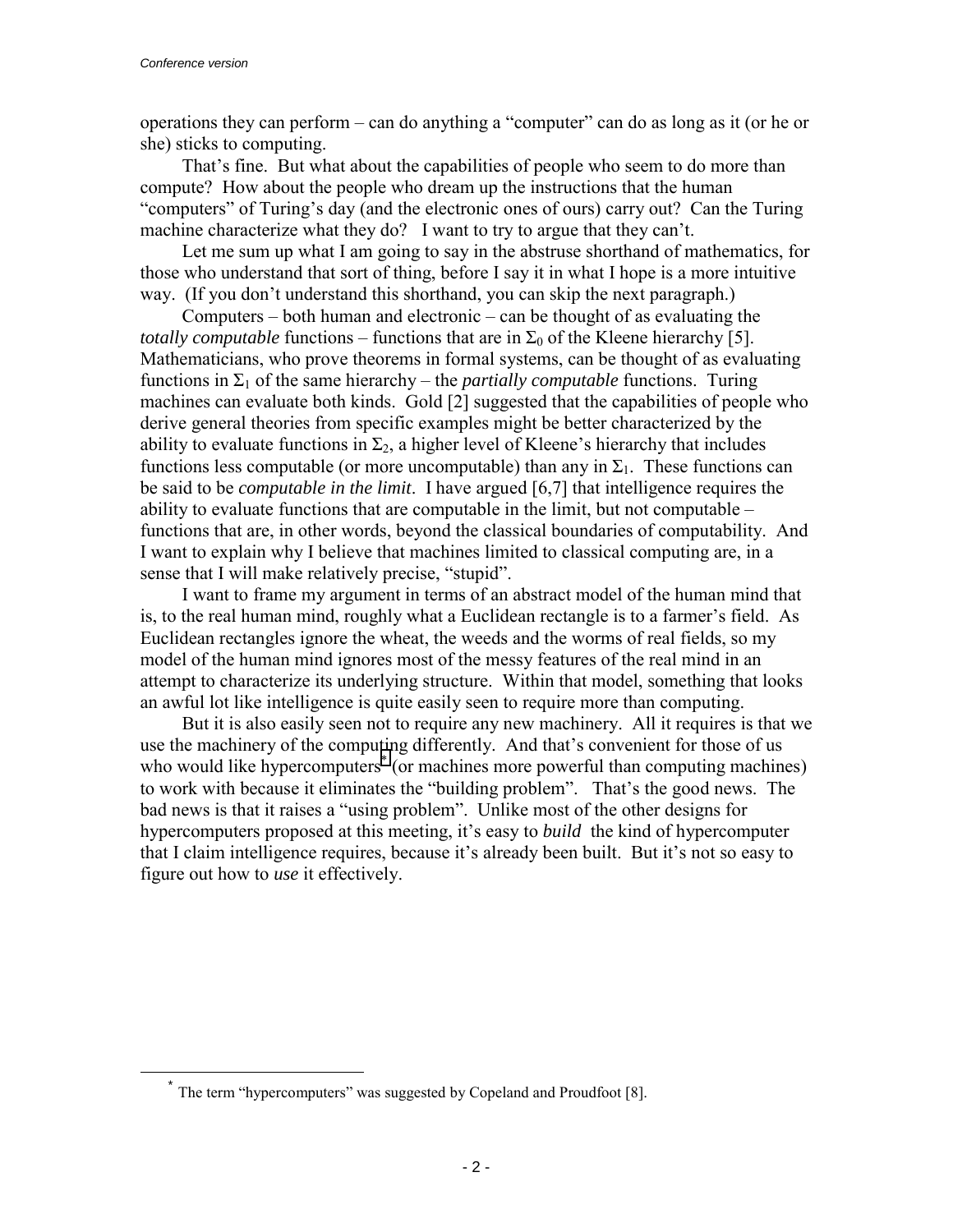# **1 My "spherical cow" model of the mind**

There is an old joke about a dairy farmer who asks a mathematician for help in improving his farm's milk production. The mathematician studies the farm for a few weeks and reports back to the farmer. "Imagine that the cow is a perfect sphere," he begins.

Well, of course, the cow is not a perfect sphere and thinking of it that way is not a particularly productive approach to improving the yield of dairy farms. (Which is why this story is a joke rather than an introduction to scientific dairy farming.) But developing abstract models, even though they ignore many of the details that preoccupy the practical among us, can be productive if the models chosen are good ones. And they are good if they get at significant underlying structures and, perhaps more important, if we can use them to do something useful.

A computing machine (at a spherical cow level) looks more or less like this (Figure 1):



Figure 1 A computing machine

Now obviously a mind can't just be the computing machine part of this model. It needs a programmer to produce its program and, since we don't program each other, that programmer is, presumably, inside the mind. In other words, the situation looks more like this (Figure 2):



Figure 2 First cut at a model of the mind

But what does the ??? component generate its programs from? I am going to assume  $-$  and I think that this is quite plausible  $-$  that it generates its programs from examples, much as a child develops the ability to understand an infinite set of utterances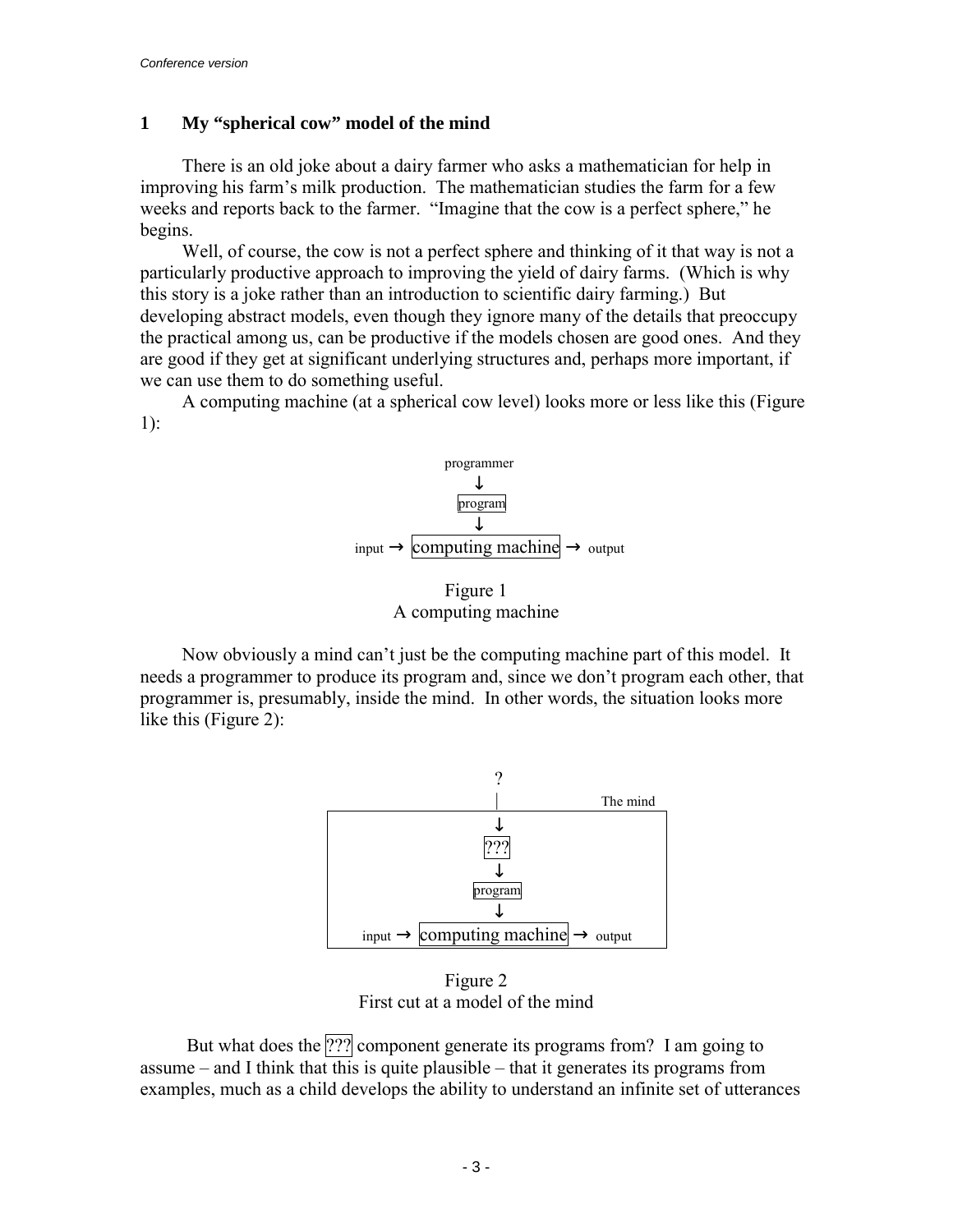in its native language from the finite set of utterances that it hears<sup>\*</sup>. Because I want to develop a very abstract model that ignores the messy details  $-$  I am going after what we might refer to, following Chomsky [10], the *competence* that underlies intelligence – let's assume that the computing machine in this model deals only with functions to and from the positive integers.

Let's assume that the inputs of the  $[??]$  system of Figure 2 are the values of a function  $f - f(1)$ ,  $f(2)$ ,  $(f(3), \ldots - from$  and to the positive integers, and that the output is a program,  $P_f$ , for computing the values of f. We might think of these inputs as being produced by a system in the mind's environment that implements the function.

To simplify the mathematics, let's assume that the values of that function are presented to this system in the form of a one-way infinite tape whose first square contains the value of f(1), whose second square contains the value of f(2), and so forth. (See Figure 3, below.) Because a machine can use such a tape to answer arbitrary questions of the form "What is the value of  $f(x)$ ?" for a given function f, I propose to call it an *oracle* for f. (The name comes from Turing [11].) And, because we can think of the system that turns the values of the function into a program as compressing those infinitely many values into a finite program, I propose to call that program-producing system a *compressor*. The computing component of this idealized mind then expands the program generated by the compressor into the infinitely many values of the function. Because of this, I propose to call the computing component an *expander*.

 The resulting system is what I like to call a *compressor/expander* (or *c/e machine*). Such a machine looks like this (Figure 3):



Figure 3 A compressor/expander or c/e machine

At first, it may seem that such c/e machines do not do anything useful. They compress only to expand. Seen as a whole, they take in the values of the function, f, and output them – not always correctly. But, in fact, such machines produce two things that that computer programmers call "side effects" that are rather handy. Compressor/ expanders can, as their name suggests, compress their inputs. Because their intermediate products (the programs they produce) are finite objects, they can, unlike the infinite data they characterize, fit inside the human skull. There will come a point when that program is more compact than a list of all the values seen "so far" is more compact than its representation as a list. Therefore, turning a list into a program can be a good way to remember it.

l

<sup>\*</sup> The story is actually more complicated than this [9].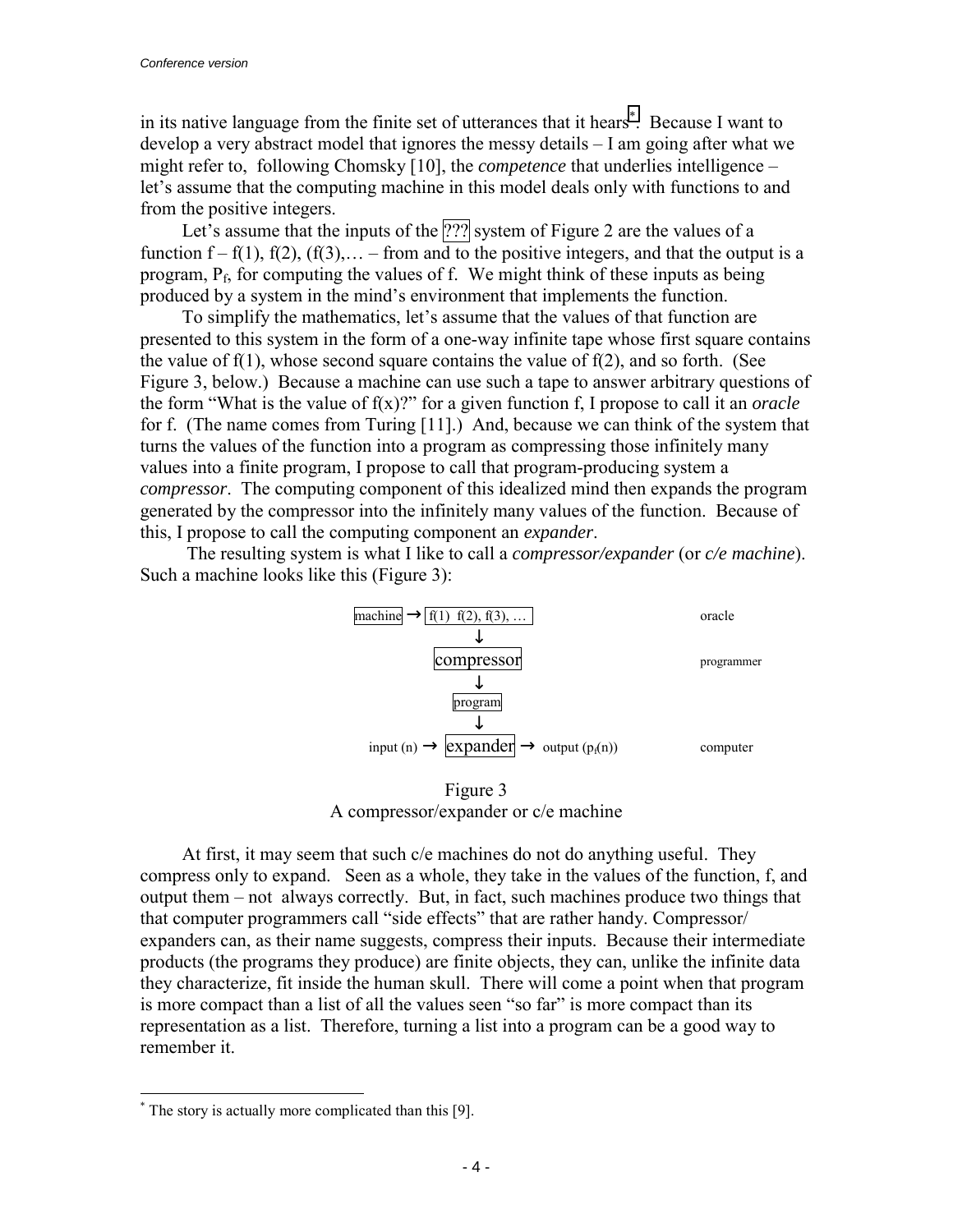But a second side effect is even more important. If you ask such a system to produce its guess of the next value of  $f(n)$  before it has "seen" that value, its output can be used to predict its input. If the function it is compressing and then expanding represents the behavior of something important in its environment – an antelope it might like to eat, a lion that might like to eat it, or another c/e machine in which it might have a romantic interest – the expander's predictions of that something's future behavior could help the owner of the c/e machine eat, avoid being eaten and improve its love life.

The compressor components of c/e machines have other uses. The mind of a young child might use a compressor to go from the finite set of utterances in its native language that it hears, to programs that its expander might then use to produce new sentences in that language. The mind of a scientist might use a compressor to develop general theories from specific evidence. And a computer might use a compressor to generate its own programs from examples of what those programs are supposed to do.

# **2 Why compressors should do more than compute**

There are good reasons why compressors should do more than compute. Look, for example, at what happens when they deal with what have come to be known as *black box identification problems*. In a black box identification problem a compressor is given a machine (or "black box") selected from some set of machines.

We say that a compressor can *solve a black box identification problem* for a given set of machines if it can correctly "identify" any machine in that set from its input tape alone, using a single algorithm. And by *identify*, I mean "find a program that generates the input tape".

With that in mind, let's look at what happens when we ask a compressor to identify (or compress) an arbitrary finite automaton drawn from the set of all finite automata that generate infinite sequences of 0's and 1's. We feed a tape representing the output of such an automaton into a compressor and ask it to come up with a program that will "predict" all the symbols of this output (See Figure 4).



Figure 4 A compressor used to develop a theory of 0-1 generating finite automaton

Now consider what happens when we give such a compressor the tape that consists of all 1's. (Obviously, there is a finite automaton that generates such a tape.) If the compressor is a computing machine, it is allowed only one shot at generating a program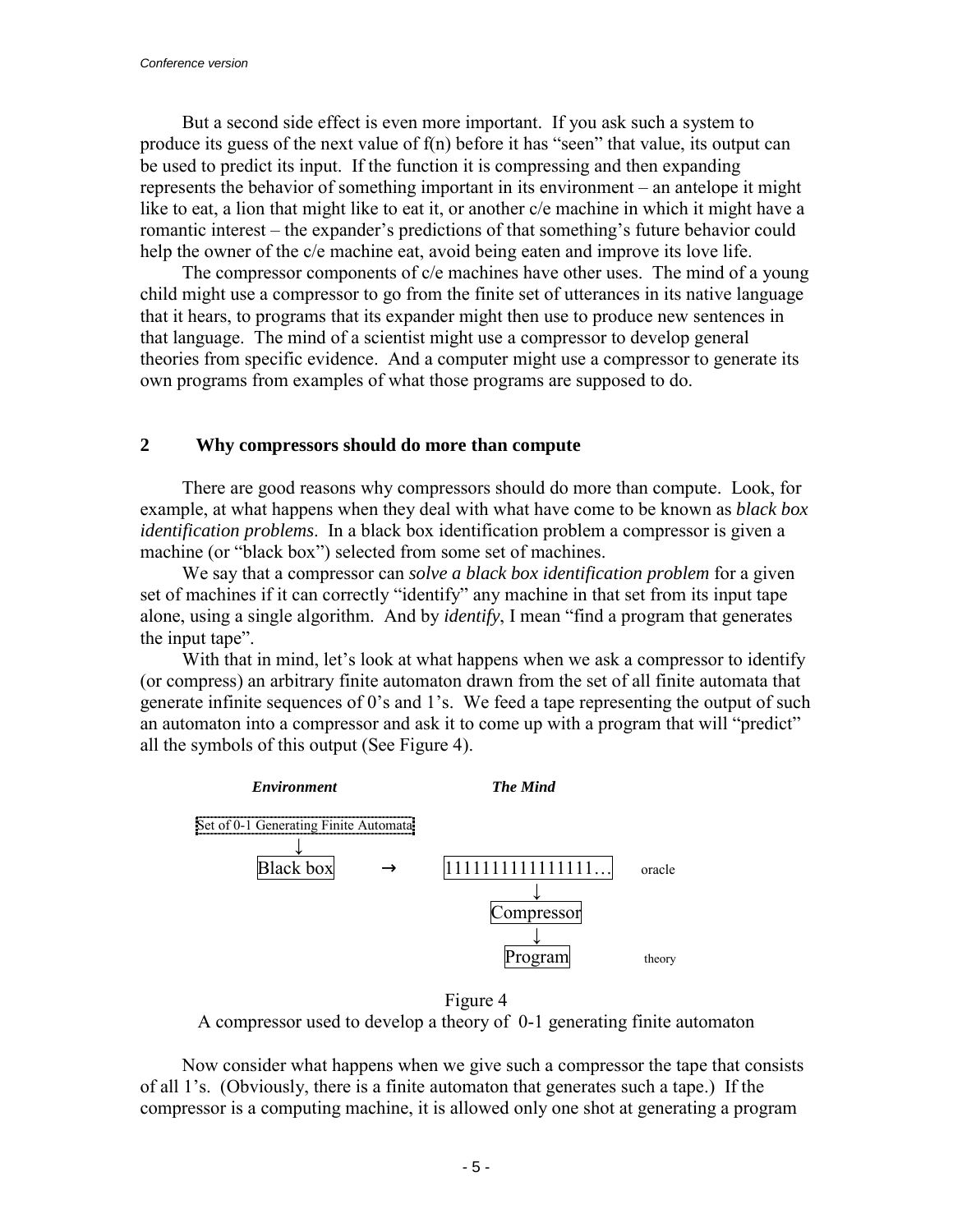for that tape. At some point it has to say that it has computed its (one and only) result. And, at that point it might as well stop  $-\sin$ ce it isn<sup> $\cdot$ </sup> allowed to "change its mind". Suppose that, in dealing with the tape of all ones, it does that after it has seen ten symbols. (It doesn't matter, for this argument, whether that number is ten or ten million, but ten is easier to visualize.)

The good news is that it got to the right program quite quickly. The bad news is that it will have to deal with any other tape that begins with ten 1's in the same way. (That's what it means for it to use a single algorithm. Same input, same output.) Which means it canít identify any other zero-one-generating finite automaton (or *Zogfa*) whose first ten outputs are 1. Unfortunately, there are infinitely many such Zogfas, none of which this algorithm can identify.

Let's call the set of all machines a compressor can identify its *scope*. The compressor that guesses "all ones" after seeing ten consecutive initial ones cannot identify any other machine whose initial sequence is ten 1's and I call such a set machines (or oracles) a *hole* in the scope. Clearly the scope of any computable compressor working with Zogfas must have such holes.

Holes are one drawback of computing compressors. Another is that, because they are allowed only one shot at coming up with a program, they are forced to be what we might call *stupid*. Suppose, for example, we feed the same machine a tape that starts with ten 1's and has only 0's from there on out. No matter how many 0's the compressor/expander sees (after the first ten 1's), it must insist that the next value is going to be 1. That's the inevitable consequence of using a computation for black box identification and, if that's not stupid, I don't know what is.

Computations may be OK for the expander of a c/e machine (although I am not sure that's true either  $[3]$ ), but they make little sense for the compressor. Fortunately there is an alternative.

#### **3. Computing in the Limit**

When we use a machine to compute, it receives an input and then goes through a series of well-defined mechanical steps. When it produces its first output that output is taken to be its result and the machines stops (or turns to another job). In other words, when we use a machine to *compute*, we count its first *output* as its *result*.

Suppose that, instead, we count its *last* output as its result. If we decide to do that, we may have to let the machine keep running because we cannot be sure that its current output will be its last. As a result, it cannot, in general, satisfy the *announcement condition* – which requires that a machine announce when it has found its result. Although that makes such a procedure useless for many purposes, it does take it "beyond" the limits of computation".

It becomes what is often called (following Gold [2]) a computation *in the limit*. Following Putnam [13], we might call a machine that has the machinery of a Turing machine but is allowed to compute in the limit (as a Turing machine is not) a *trial-anderror machine*.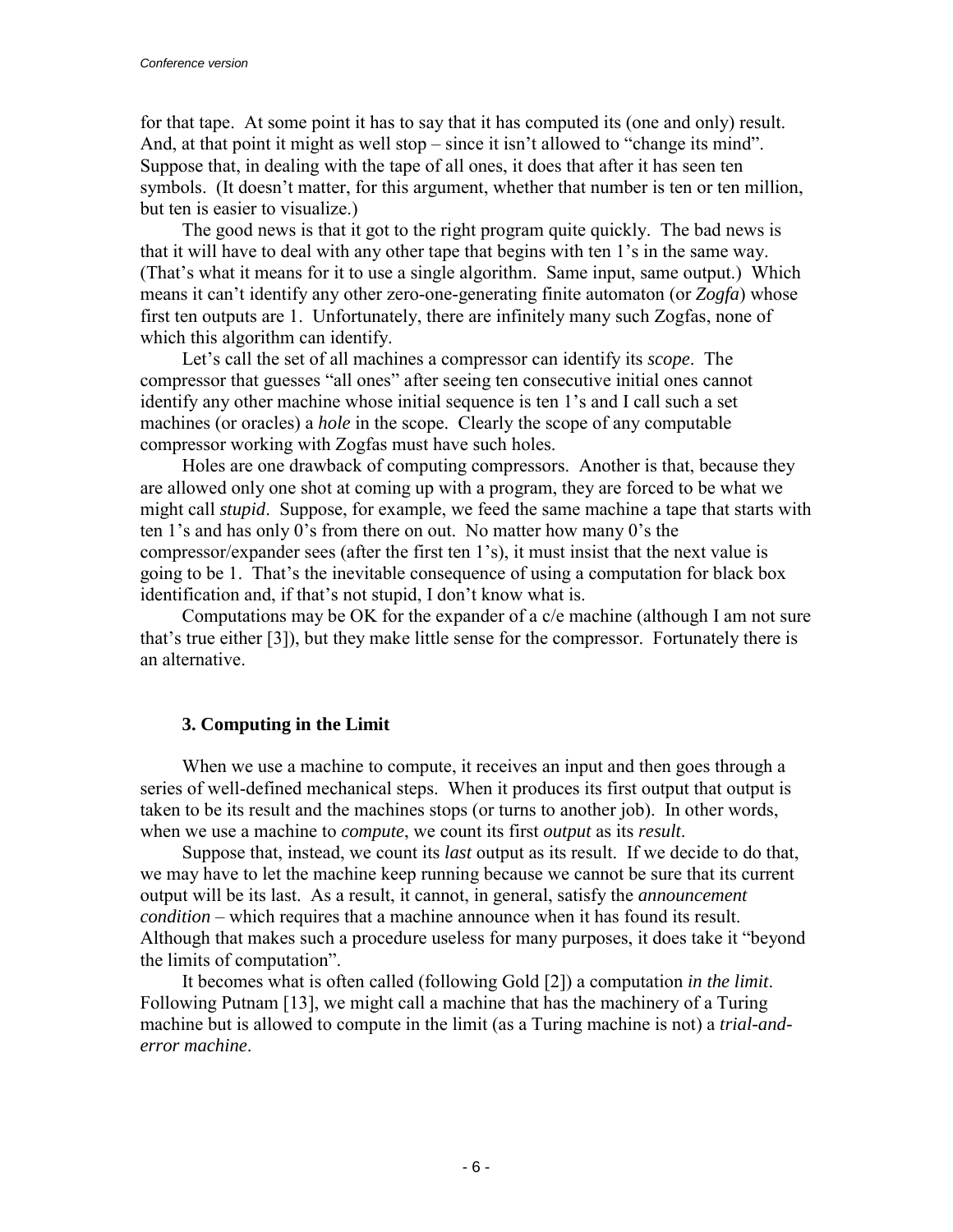It is not hard to show that a trial-and-error machine can do things that a machine limited to computing cannot. For example, it can solve the halting problem which Turing [14] proved, a machine limited to computing cannot.<sup>\*</sup> Here's one way it might do it:

*Trial-and-error solution to the halting problem*: Given a program, P, and an input i, output NO (to indicate that P, running on i, or  $P(i)$ , won't halt). Then run a simulation of P(i). (Turing [14] showed that such a simulation is always possible.) If the simulation halts, output YES to indicate that P(i) really does halt.

Clearly the last output that this procedure produces solves the halting problem, if you're willing to accept results arrived at "in the limit". Which proves that a trial-anderror machine is not a computing machine because it can do at least one thing a computing machine cannot.

But, of course, if you're seriously interested in solving the halting problem, perhaps because you want to detect cases in which a program won't output any result at all, this "solution" is silly. Although you can use its YES answers for this purpose, you can't use its NO answers because they do not satisfy the announcement condition. The machine cannot tell us, in general, when a NO is its final result. (If it could, then the halting problem could be solved by a computation.)

But limiting computations can be used for other purposes, such as dealing with black box identification problems in which the announcement condition cannot reasonably be met. (If you are trying to "identify" a machine from its infinitely many outputs, there is no way you can be sure that you have the right theory after seeing only finitely many outputs because your result goes beyond the information given.) The reward for giving up the announcement condition is avoiding stupidity. Unlike a computation, a limiting computation can change its result when it sees that its current one is wrong. If, for example, it sees ten  $1'$  followed by a million  $0's$ , it can "change its mind" and start predicting  $0$ 's at any time.

By using limiting computations, a compressor can also avoid holes in its scope. And it can do more. It can solve the black box identification problem for all Zogfa's. It can do this by using what Angluin and Smith [12] have called an *enumeration method*.<sup>\*\*</sup> Such a method would be based on a computable enumeration,  $a_1, a_2, a_3, \ldots$ , of programs for all possible Zogfas. Given such an enumeration, the enumeration method works like this:

*Enumeration method*: It starts with the first element of the enumeration  $(a_1)$  as its theory and predicts the first symbol  $a_1$  generates. As it reads each symbol of the input tape, it checks to see if that symbol matches the predictions of its current theory  $(a_i)$ . If it does, it sticks with its current theory and reads the next symbol. If it does not, it moves down the enumeration until it finds a theory  $(a_{i+i})$  whose values are consistent with all the values it has seen so far.

 It is not hard to see that every incorrect theory will eventually get discarded by such a procedure and that a correct one, once it is reached, will never get discarded. Although the problems of determining whether or not the current theory is correct, and of finding a replacement for it if it is not, are both totally computable, the process as a whole is not and it finds the right theory for every possible Zogfa in the limit. What's more, it

\* Contrary to the conventional wisdom, Turing did not write about the halting problem. He wrote about a problem that is equivalent to it. I thank Jack Copeland for pointing that out to me. Suggested by Gold [2].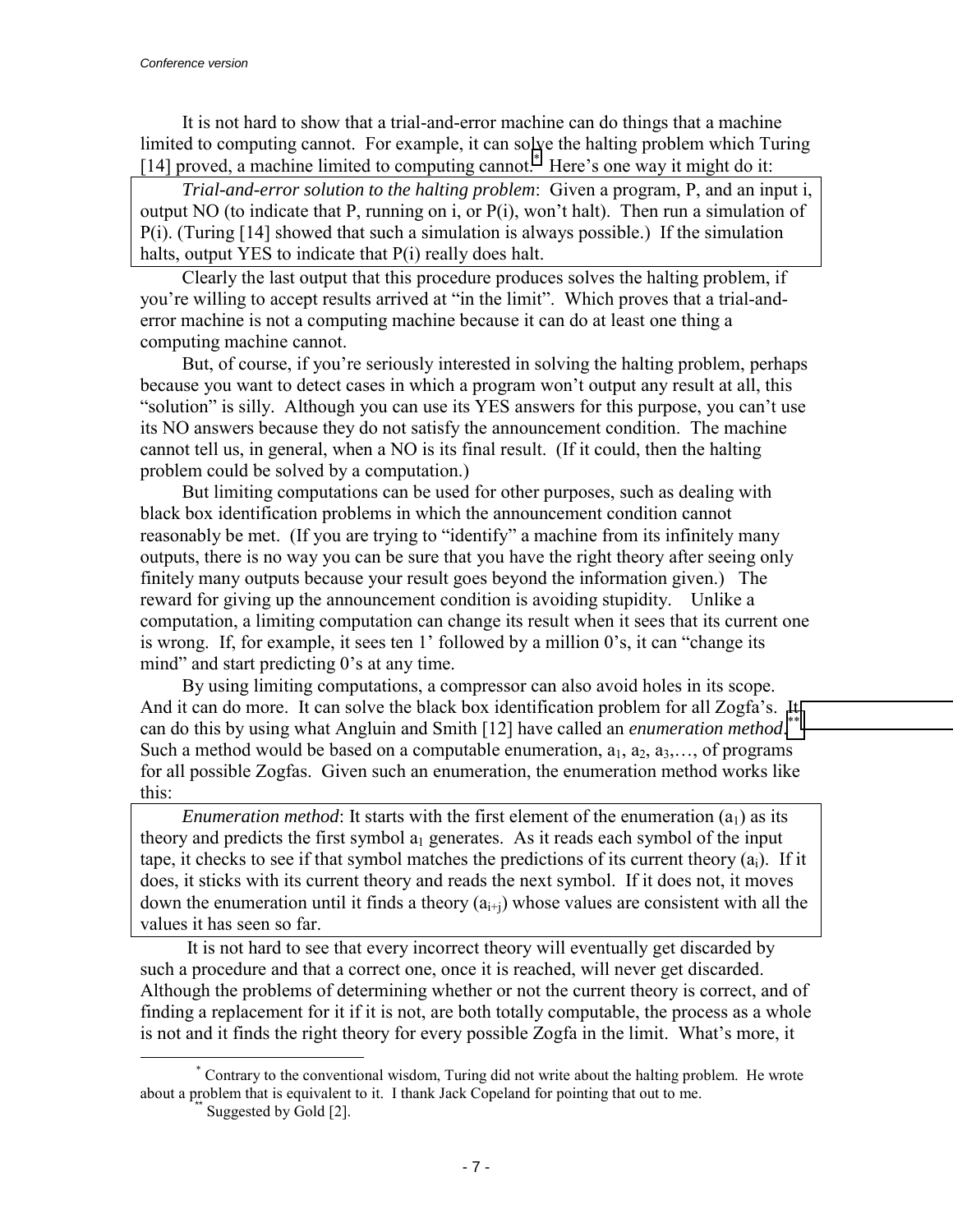finds it in finite time, without using infinitesimals, and without using actually infinite space. Its users can't be sure *when* the right theory has been found, but they can be sure that it can handle any possible Zogfa.

The black box identification problem for Zogfas is not the only such problem this method can solve. It can solve the black box identification problem for any set of machines whose programs are all totally computable and can be totally computable. One problem it cannot solve is the problem of identifying an arbitrary totally computable function.

That is an important limitation on what can be done by a trial-and-error machine. An important limitation on what can be done by a computing machine is that it cannot solve any black box identification problem whose scope is *dense* in the sense that, if a finite sequence S is the initial part of any oracle in that scope, then there are at least two oracles that have S as their initial parts. Both of these limitations are easy to prove.

## **4. The intelligence of the scientist**

Black box identification is an abstract (spherical cow) model of what scientists do when they go from evidence to theories. Popper [15] pointed out, long ago, that, in the developing general theories from specific evidence, scientists cannot meet the announcement condition without risking the informal equivalent of stupidity. They cannot, he argued, prove the correctness of their theories with the kind of finality with which mathematicians prove the correctness of their theorems. No matter how much favorable evidence they have seen, they cannot be sure  $-$  no matter how sound their reasoning – that their theories are correct. They may have seen a million black crows, but that does not mean that the million-and-first cannot be white.

Lacking effective proof procedures, scientists have to be satisfied with effective disproof procedures, holding on to a theory until it has been disproved. They prove their theories in the way the exception "proves" the rule  $-$  by testing it. As a result, they cannot satisfy the announcement condition in principle. There is no way they can effectively determine when their current theory is the last one they will ever need.

A compressor/expander, working on a black box identification problem, is a mathematical model of this kind of process and it strikes me as a useful one, not only of the scientific method, but also of the methods by which the people who "programmed" the human computers of Turing's day, and those who program the electronic computers of ours, come up with programs from examples of what the programs are supposed to do.

The Turing machine gives us a precise model of the things that "computers" and theorem-proving mathematicians do. I want to suggest that a trial-and-error machine gives us a mathematical model of the things that programmers, scientists and children do when they come up with general programs, theories and concepts from particular examples.

We already know quite a lot about this model from a theoretical point of view. For a rather old, but quite readable, survey of the state of knowledge almost twenty years ago, see Angluin and Smith [12]. For accounts of more recent results, see Osherson, Stob and Weinstein [16], Martin and Osherson [17], or the annual Proceedings of the Annual Workshops on Computational Learning Theory.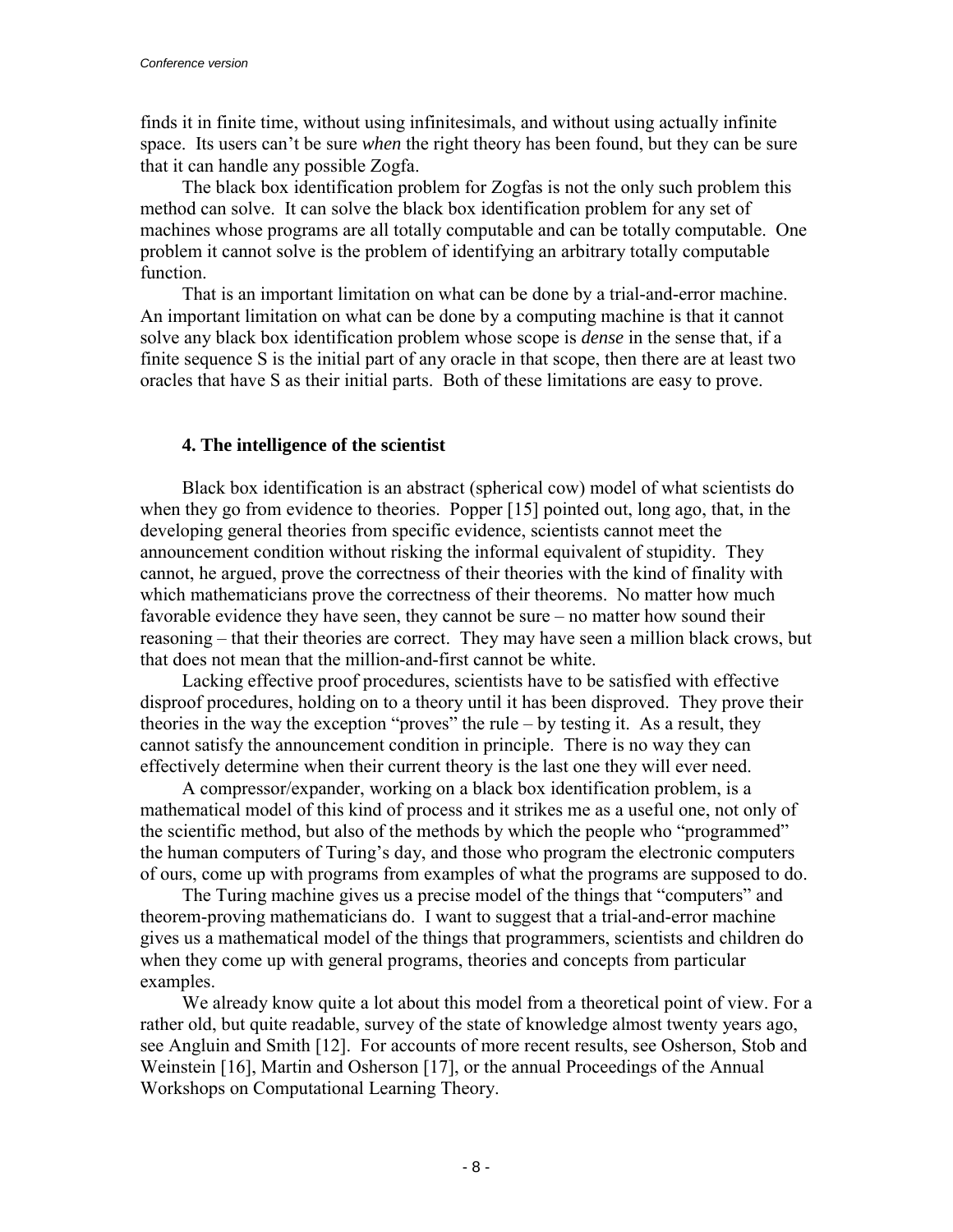# **5. So what?**

We have known about computing in the limit and trial-and-error machines for a long time – at least since Gold  $[2]$  and Putnam $[13]$  introduced the basic idea in 1965. Gödel [18] used the idea to prove the completeness of the predicate calculus in his doctoral thesis in 1929. And Turing [19] wrote (albeit vaguely) about it in 1946 (in a passage that I will quote near the end of this paper).

In view of that, isn't it time for us to try to do something useful with it? I suspect that, unless we come up with some practical applications, computing in the limit will continue to remain of interest only to a few mathematicians who will grind out more and more theorems about it.

The world seems to take the usefulness of theories rather seriously. I suspect that the main reason we are talking about going beyond the limits of the Turing machines at this meeting, rather than about going beyond the limits of lambda definability or general recursiveness, is that Turing was able to put his model of computability to use while those who studied the others stuck largely to theorem proving.

There are many things we could use the idea of computing in the limit for. In Computer Science, for example, it might help us develop systems for doing what has come to be known as *programming by example.*

When a recent house guest asked me to tell him how to make a cup of coffee, I demurred. "I'd rather show you than tell you and then, the next time you want a cup of coffee, you can just do as I did." That's the idea behind programming by example. Instead of *telling* a computer how to do something, step by painful step, we *show* it how to do it and ask the computer to "do as we did".

I want to suggest that the c/e machine model could help us develop systems to do that in much the same way that Chomsky's competence models have helped us develop systems that deal with human and machine languages. They might help set the basic ground rules according to which such systems are built.

Systems that learn by being shown already exist, but they have limited scopes. (Most of them use computing compressors.) If we allow compressors to compute in the limit (as I believe we should) we can get broader scopes. But Gold [2] has shown that there cannot be a single c/e machine that identifies any possible computing machine from its values. Thus theory sets a limit on what we can do and tells us that we should not try for a universal black box identifier. Instead, we should try to develop a variety of special-purpose systems that work in specific and limited areas.

Another thing theory tells us is that, if we are going to try to deal with a domain that is *dense* (in the sense defined above), we should not limit ourselves to computing systems. In such cases, and such cases are the ones we typically want to deal with, we need to allow computing in the limit.

It is quite possible that attempts to do programming by example have failed so far because they have tried too hard to stay "within the computational box". Perhaps the reason they have failed is very much like the reason why Skinner's [20] attempt to develop a theory of human language failed, at least by Chomsky's [21] account. That attempt failed, largely because it tried too hard to stay "within the finite-automaton box".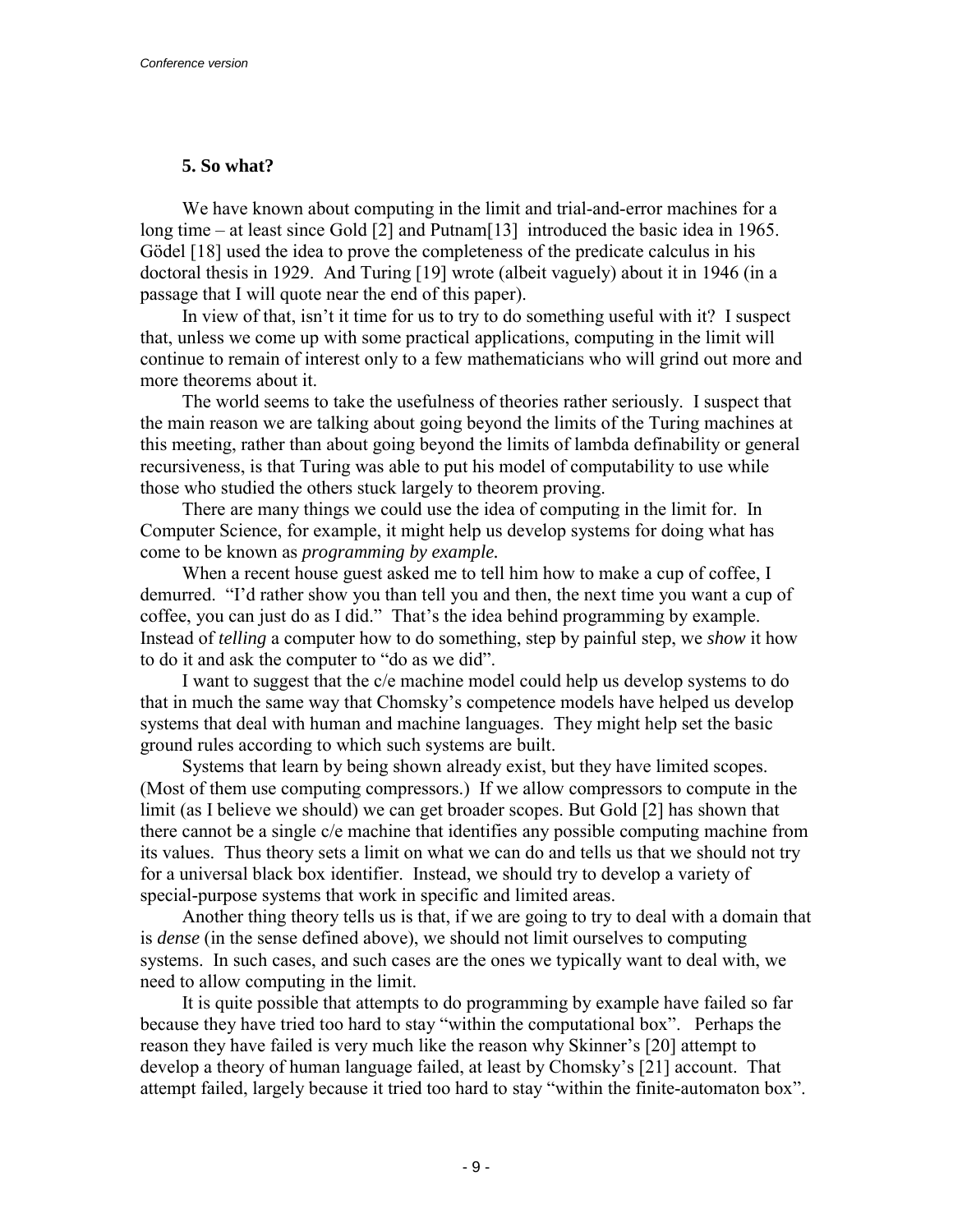Our model tells us that trying to stay within the computational box while trying to develop a system that learns from examples is  $-$  in most domains  $-$  a road to "stupidity".

There are quite a few different kinds of programs that adjust what they do by changing parameters on the basis of their "experience". Game-playing programs that adjust heuristics based on their "experience" are one example. Neural nets are another. Genetic algorithms are a third. The use of such programs to continually adjust what they do as more and more experience rolls in are trial-and-error methods of sorts.. But I believe (and I suspect we can prove) that methods based on these ideas cannot have sets of functions whose set of oracles are dense as their scopes. In particular, I believe that no simple parameter-adjusting method can identify an arbitrary Zogfa in the limit. (I challenge those who advocate such systems to show that my belief here is wrong.)

 The enumeration method can, but it does not do it well. The method of enumeration I describe above is terribly inefficient. It does a bad job of figuring out what program to consider next. It is not hard to come up with a more efficient method based on the observation that any oracle for a Zogfa is *eventually periodic* – that it must be of the form  $S(T)^*$  (a finite sequence of 0's and 1's, S, followed by a finite sequence, T, repeated forever). A method that looked for repeating periods could be a lot more efficient at coming up with the "next" theory than one based on a fixed enumeration.

That is not the only way that identification could be made more efficient. It is not hard to believe that allowing the c/e machine to choose which symbol of the oracle to ìlook atî next might speed up convergence in certain domains and it ought to be possible to find programming languages in which the structure of the program more closely resembles the structure of the oracles in its scope. Kleene's [22] language of regular events could serve as the basis of such a language for the Zogfa's. Post's [23] production systems might provide such a language for a more general class of oracles. Different languages for describing the set of all possible hypotheses might produce different methods for picking the next one to choose when the current one goes wrong. There is plenty of room for new ideas here.

Precise definitions of *intelligence*, based on scopes and speeds of convergence might help provide more robust foundations for the study of intelligence in machines and humans . And we might want to factor in the properties of the expander when we compare intelligences. We might want to say that A is *more intelligent* than B if the programs it comes up with are faster or more compact than those that B comes up with.

So far, we have been limiting the expanders of c/e machines to computing machines, but there is no reason why they might not also be trial-and-error machines and workers in Artificial Intelligence might want to develop such expanders. One thing they might do is to help us develop better understanding programs. Human understanding of specific utterances seems to "change its mind" much as trial-and-error machine do. If, for example, the comedian Henny Youngman says "Take my wife," most of us interpret that (if we haven't heard this joke before) as meaning "Take my wife, for example." When Youngman changes that by adding "Please", we have little trouble in changing our understanding of what Youngman meant. Understanding may very well be limiting computable.

Gardner [24] has suggested that the human mind may have different kinds of intelligence – with different scopes and different efficiencies. If it does, the human brain might use a collection of compressing subsystems – each with a different scope. Given a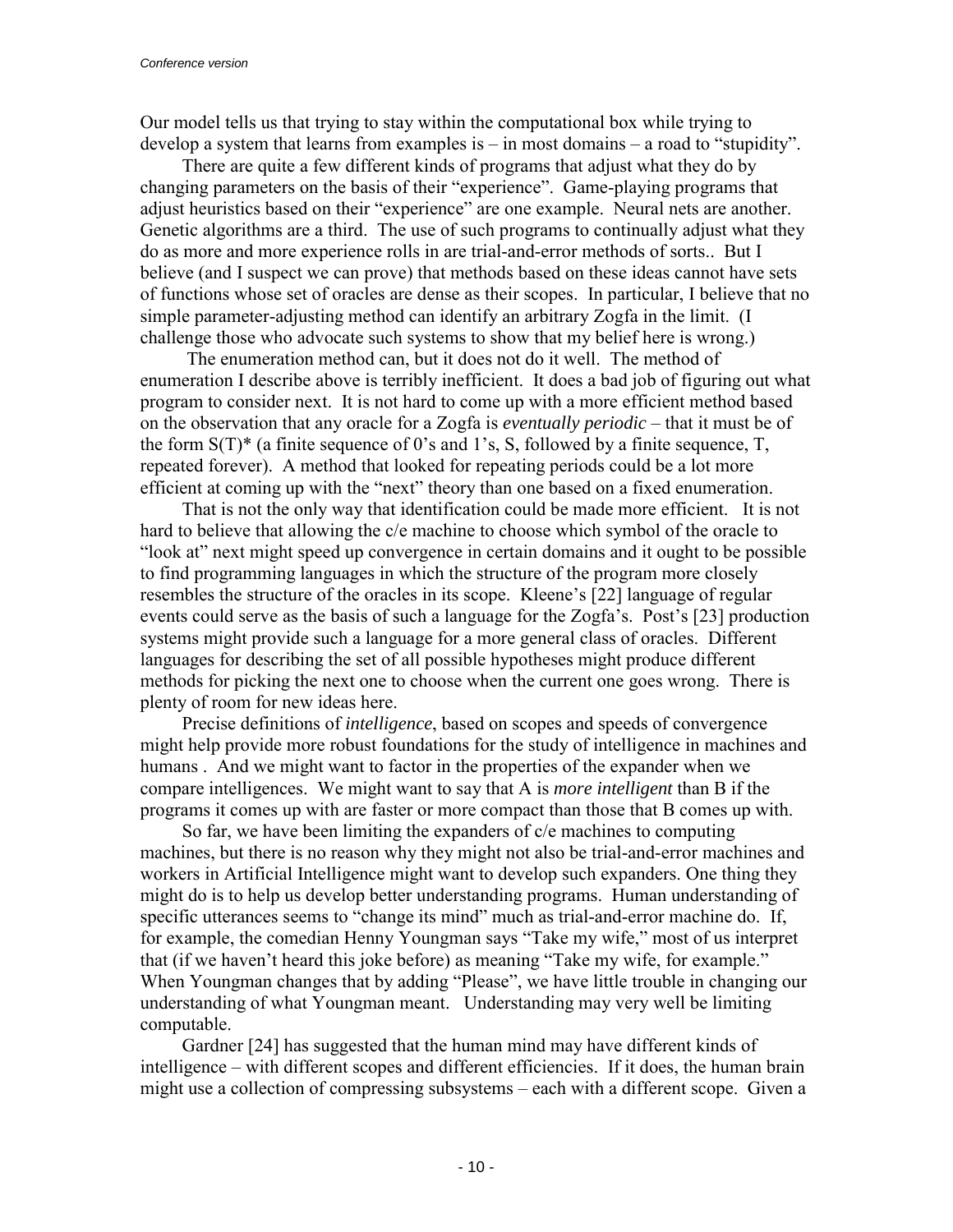particular problem, it might set several of these subsystems to work, leaving it to some sort of supervisory system (which could be called *consciousness*, if you like) to decide which of the results that these systems came up with to use in a particular case. If good programs based on this idea could be developed, it might give Artificial Intelligence, not only more power, but also something that at least vaguely corresponds to consciousness to work with. (It has always surprised me that consciousness, which many believe to play an important role in human intelligence, seems to have almost no correlates in the programs developed by Artificial Intelligence.)

The trial-and-error machine model even suggests a way that we might eventually make it possible for a computer to have something like "free will". As long as we use a computer as a Turing (or computing) machine, its results are determined by its program and it is hard to see how such a program can be considered to have "free will". What it does was completely determined by its programmer.

Some people have argued that programs could have free will if their behavior were based on a random element. But, if what a program does is determined by the flip of a (figurative) coin, that behavior may be unpredictable, but it is not really free because it is not under the program's control.

Computing in the limit offers a third alternative. The result that a trial-and-error machine computes in the limit *is* determined, but it cannot *be* determined by a computation. A computing machine cannot predict the final result produced by a trialand-error machine any more than it can predict behavior based on genuine randomness. But now the behavior is, rather clearly, under the control of the computer. Is it under the control of the computer's programmer? Not if the computer's "experience" also helps determine how the program goes. Such programs would be driven by neither nature nor nurture alone. They would be driven by both and that might be what free will requires.

Whether or not this collection of (rather vague) ideas has any bearing on computer or human free will is an open question. But they suggest an interesting<sup>\*</sup> problem we might face if we have to deal with computers that have been programmed by example. Today, it is hard to rely on what computers can do because we cannot always understand their programs or predict whether those programs will work correctly. That problem will be exacerbated if we allow computers to work as c/e machines and develop their own programs because their behavior will then depend, not only on their programs, but also on their "experiences" which will always be different. We will not, so to speak, be able to step into the same program twice.

If we had a machine that had learned to perform open-heart surgery by trial and error, we would probably not understand the program it was using. Would we want to such machines to operate on us?

I don't know.

# **6. Conclusion**

l

As I promised at the start of this paper, I have suggested an abstract model of the mind. I have shown why I believe that intelligence, in this model, must be

<sup>\* &</sup>quot;Interesting" in the sense in which that word is used in the Chinese curse: "May you live in interesting times."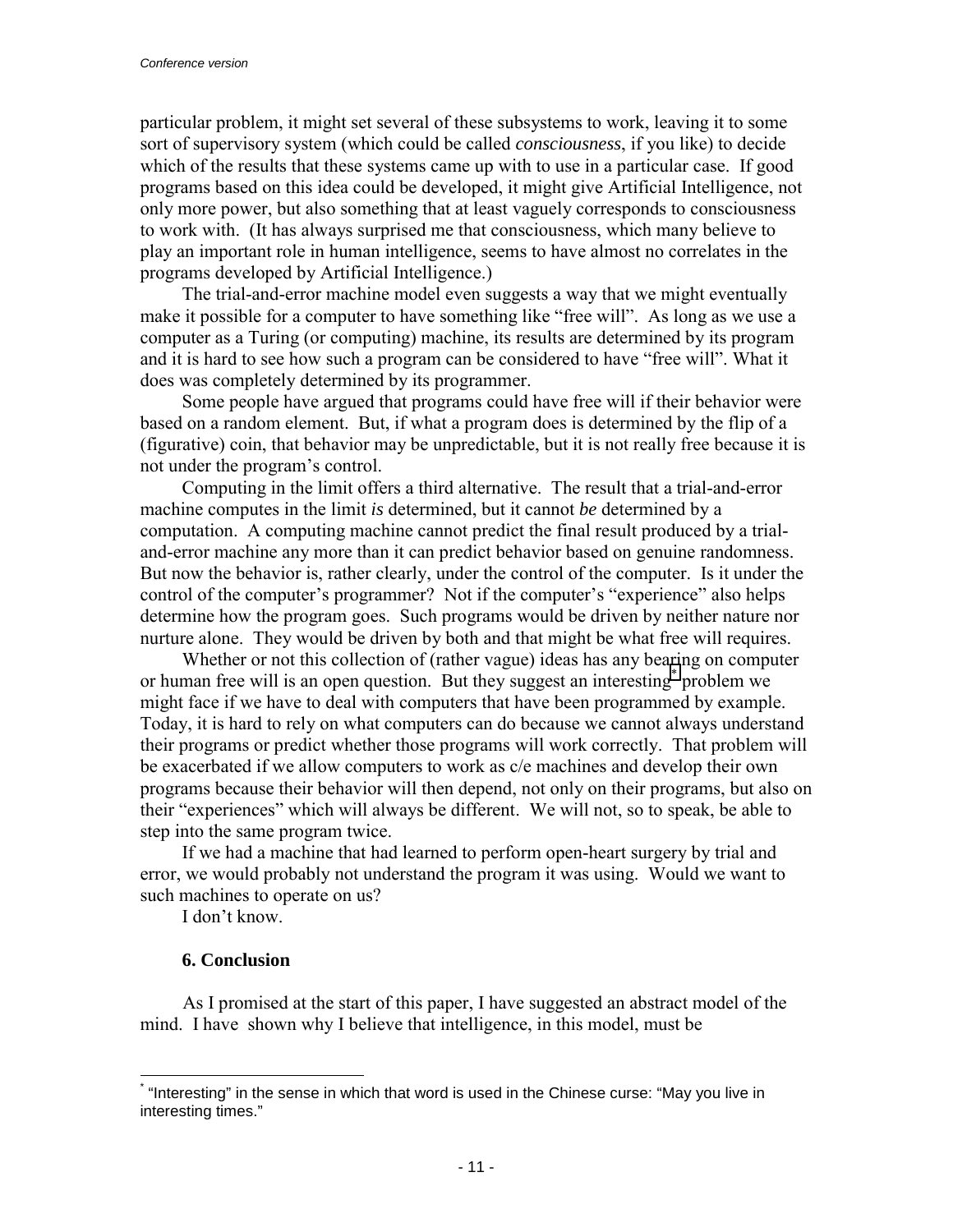uncomputable in a certain (trial-and-error) way. And I have suggested some applications of these ideas to Computer Science, Cognitive Science and Philosophy.

I believe that Turing may have anticipated at least some of these ideas. At the start of this paper, I quoted Turing to suggest that he seemed to realize that intelligence requires more than computing. I also believe that he had at least a vague idea of what kind of "more than computing" intelligence might require. Thus, in what was probably his earliest recorded discussion of machine intelligence [19], he wrote that:

There are indications  $\dots$  that it is possible to make the (Automatic Computing Engine) display intelligence at the risk of its making occasional serious mistakes. By following up this aspect, the machine could probably be made to play very good chess.

Turing was, I believe, right in his suggestion that intelligence requires the ability to make "serious mistakes". That is, after all, what a trial-and-error machine does. But he was wrong to believe that it would take a trial-and-error machine "to play very good chessî. Today, we know that machines can play very good chess, even if we limit them to computations alone. They can be programmed to do it. But most people would probably agree that that fact only suggests that playing good chess does not require intelligence.

My guess is that it's *learning* to play good chess that does. But not *only* chess. Intelligence is broader than that. A system that only learns chess has a rather narrow scope. And, when we're talking about intelligence, scope matters.